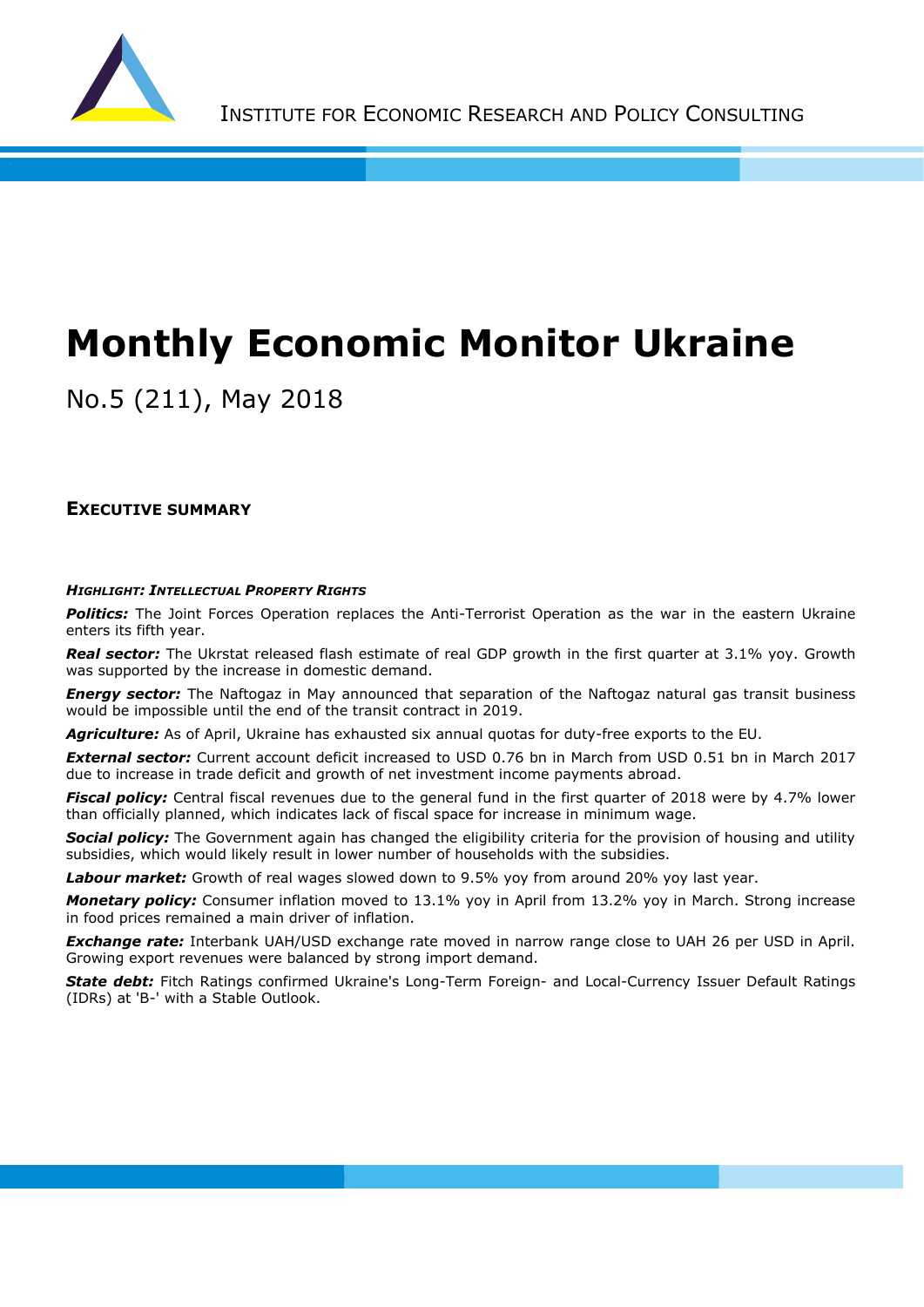# **Highlight of the month: Intellectual Property Rights**

#### **INTELLECTUAL PROPERTY RIGHTS IN UKRAINE: SLUGGISH REFORMS**

*By Yevhen Anhel*

Intellectual property (IP) protection and enforcement when done right are one of the fundamental conditions for innovation and competition. Ukraine's strategic documents (in particular, Ukraine-2020 Strategy) list protection of IP rights among policy priority. However, the implementation of IP-related reforms remains slow. This was noticed by the Western partners of Ukraine (both the USA and the EU), that are expecting radical changes in the field of IPR protection and enforcement.

On April 27, the Office of the US Trade Representative (USTR) published the annual Special 301 Report. This document identified countries with high level of IP rights violations and provides an assessment of the state IP policy in these countries. Ukraine is in this list of countries. This year, the USTR confirmed the absence of sufficient progress of Ukraine in the area of IP rights protection and left Ukraine in the Priority Watch List. For several years, the list of key IP issues in Ukraine has remained almost unchanged. The USTR criticized 1) nontransparent and unfair administration of the system for collective management organizations (CMOs) 2) wide-spread use of unlicensed software by government institutions 3) failure to introduce more effective measures to combat online piracy. At the same time, the Report pays special attention to the issue of CMOs. In total, there are 19 CMOs registered in Ukraine, but most of them collect royalties without transferring payments to legitimate right holders.

In general, Special 301 Report underlines the limited progress in the field of IP over the last few years. Although several draft laws on IP rights protection (concerning patents, copyright and related rights, trademarks, geographical indications, CMOs, topographies of semiconductors) are pending in the Verkhovna Rada. Most of them seem to be far from the approval. Some draft laws were submitted to the Verkhovna Rada more than a year ago but have progressed only to the first reading. This reflects slow legislative process for majority of draft laws and high number of pending drafts.

Like in 2017, the new Report discusses law "On State Support of Cinematography" (adopted in March 2017) that includes provisions regarding takedown of online pirated content after notice from rightsholder. Implementation of notice and takedown system was one of the key demands of the US rightsholders. However, the Report notes that stakeholder groups reported to USTR that the new law is "too ambiguous or too onerous to facilitate an efficient and effective response to online piracy". Such a situation can warn Western partners that there might be some problems with other IPR-related draft laws that would be adopted in the near or far future.

The European Commission also published report on IPR issues in third countries, which was made public in March of this year. The EU report notes a number of positive changes in Ukraine including establishment of a specialized IP court, shutting down pirate sites, etc. However, the EC moved Ukraine from Priority 3 to Priority 2, citing lack of implementation of the IP provisions defined in the Association Agreement between Ukraine and the EU, high level of piracy and counterfeiting. EU agreed with the US report that implementation of online takedown provisions remains problematic and that rogue CMOs are the major concern. In contrast with the US, EU was also concerned about piracy of physical goods. Ukraine was identified as one of four major transit points for fake goods entering EU. EU stakeholders companied about lows efficiency and corruption of customs. In response to problems identified in the report, EU intends to continue dialogue regarding implementation of IP provisions in the Association Agreement.

In December 2017, the US announced partial suspension of Ukraine from the Generalized System of Preferences, which allows duty-free export of more than 3,500 Ukrainian product lines to the US. The suspension was delayed for 120 days to give Ukraine opportunity to remedy situation with problem IPR reforms (in particular CMOs). However, the required draft law (#7466) was not passed in time. As a result, on April 26, the partial suspension on 155 types of Ukrainian goods came into force. Current impact on Ukrainian exports is quite small (several millions US dollars), but Ukraine should keep in mind possible extension of such measures if reforms are stopped. Law on CMOs was approved in Rada on May 15 and proper implementation would be the next step of the CMO reform.

In conclusion, the IP rights protection remains more of a priority of Ukraine's international partners than of actual priority of Ukraine's authorities. The reforms in this area are necessary to foster innovation and creative industries in Ukraine. Ukraine should demonstrate its ability to fulfill its commitments and remain a reliable partner. It is necessary to pass and implement the IP-related draft laws, as well to complete the establishment of the High Court for Intellectual Property Matters and reform of the state system for IP protection. Otherwise, Ukraine's image as a country with weak IP rights protection will remain unchanged, and Ukraine's partners could apply more painful economic measures to press for reforms.

This Highlight of the Month is prepared within the project "Civic Synergy", which is supported by the EU and the International Renaissance Foundation. Any views expressed in this column are those of the author and do not necessarily reflect those of European Union and Renessaince Foundation.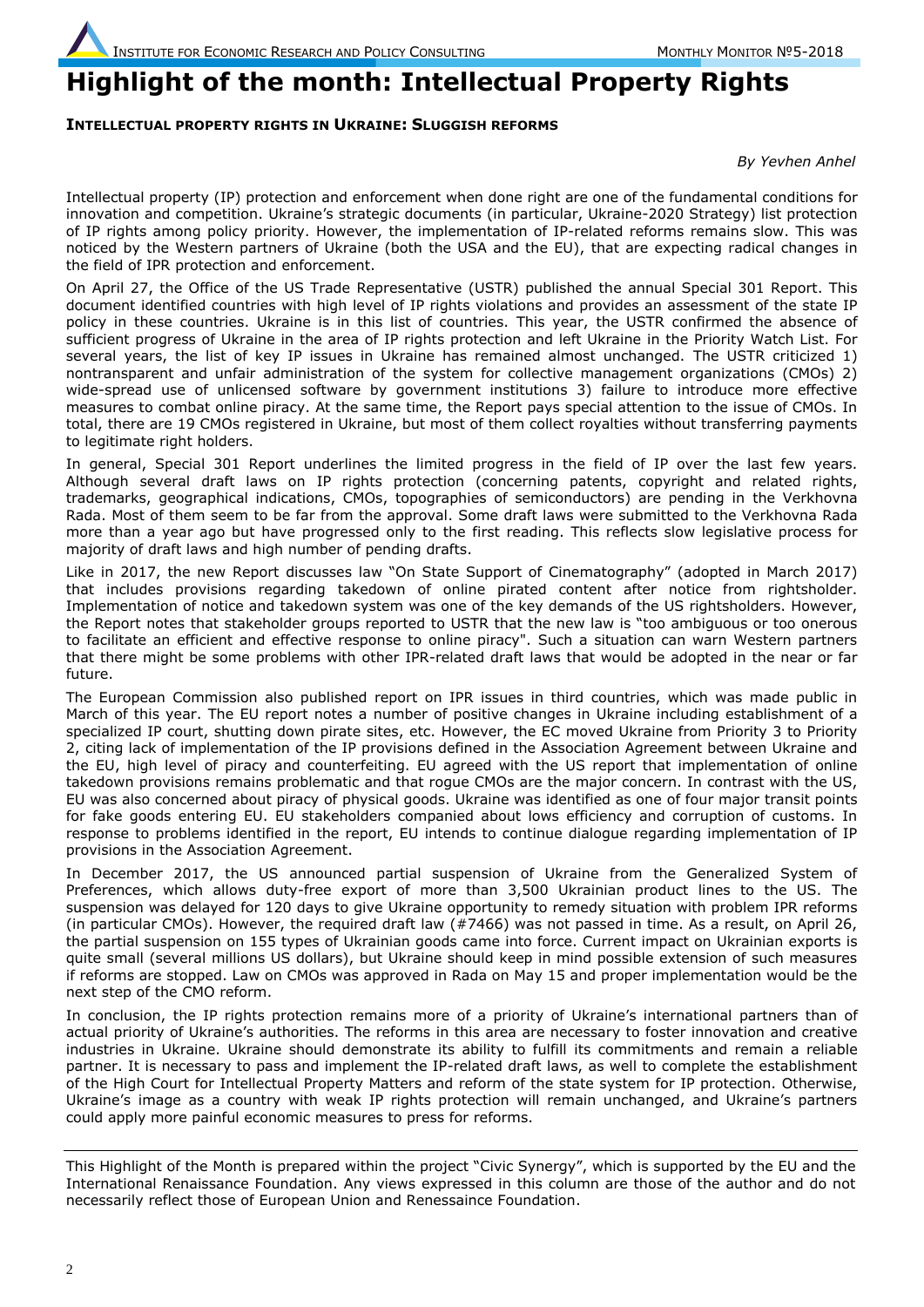# Monthly Economic Monitor Ukraine

#### **Politics: The Joint Forces Operation replaces the Anti-Terrorist Operation as the war in the eastern Ukraine enters its fifth year**

**The war in Donbas.** In April, Ukrainian participation in the Donbas conflict was restructured. Ukrainian military now works within the Joint Forces Operation instead of the Anti-Terror Operation that had been conducted by Ukrainian forces since April 2014. Starting from April 30<sup>th</sup>, 2018, all formations of the Ukrainian army, the police, the Security Service of Ukraine, the National Guard, and the Border Service that are deployed in the war zone serve under the command of the Joint Operational Headquarters of the Armed Forces. Control over the operation was passed from State Security Service according to the law "On Special Aspects of the State Policy to Ensure Ukraine's State Sovereignty in the Temporarily Occupied Areas in Donetsk and Luhansk Oblasts" adopted in January 2018.

The armed conflict in the eastern Ukraine continued in April. Combined Russian-separatist forces attacked the positions of Ukrainian armed forces in Donetsk and Luhansk oblasts. Five civilian employees of the Donetsk water filtration plant were wounded when they came under fire while commuting to work in a bus. As a result, the filtration plant had been shut down for security reasons for several days in April. 5 service members of the Ukrainian Armed Forces were killed in the war in April, and 88 service members were wounded.

*The IMF.* In April, the IMF lowered the projected Ukraine's GDP growth in 2019 to 3.3 percent from 4 percent. However, the IMF retained its forecast of GDP growth in 2018 at 3.2 percent. Director of the IMF's European Department Poul Thomsen said during a briefing in April that the IMF had observed a slowdown of reforms in Ukraine. In early May, Ukraine made two regular payments to the IMF with a total sum of more than USD 400 m to service the debt under the Stand-by Arrangement Program.

*Crimea.* Ukrainian citizen Oleksandr Steshenko disappeared in the Russia-occupied Crimea in April after the arrest by Russian occupational authorities when crossing the administrative line between mainland Ukraine and the Crimea. He disappeared while being held under administrative arrest, in what his lawyer believes to be an abduction. Also in April, a resident of the Russia-occupied Sevastopol Ihor Movenko was sentenced by a Russian court to two years in prison for a comment on social media criticizing Russia's occupation of the Crimea.

*Local elections.* 40 united territorial communities in Ukraine held their first elections in April. These territorial communities include four cities, 16 towns, and 113 villages and are located in seventeen regions of Ukraine. After these elections, the total number of all the elections held in united territorial communities in Ukraine is 707.

#### **Real sector: Real GDP increased by 3.1% yoy in the first quarter**

*GDP.* The Ukrstat released flash estimate of real GDP growth in the first quarter at 3.1% yoy. This likely reflected high consumer and investment demand. External demand supported growth in industrial output. Trade and other service sectors likely also increased production.

*Sectoral trends.* Industrial output growth in March slowed down to 1% yoy reflecting mostly one-off factors. On the one hand, cold weather boosted production of electricity and coal. On the other hand, bad weather, disruptions in gas supplies and logistics problems pushed manufacturing output down by 4.6% yoy. Besides, sunflower oil processing plummeted from previous year's record, while plant repairs limited steel production.

Retail sales grew by 7.6% yoy in March as consumer demand continued to increase. Cold weather limited the construction activity

**Population (without Crimea): 42.6 m Industry/GVA: 23% Agriculture/GVA: 14% Investment/GDP: 14% Exports: EU 32%, Asia 35%, Russia 9% Imports: EU 37%, Asia 20%, Russia 13%**



Institute for Economic Research and Policy Consulting Reytarska 8/5-A, 01034 Kyiv Fax (+38044) 278-6336 E-mail: [institute@ier.kiev.ua](mailto:institute@ier.kiev.ua) [http://www.ier.com.ua](http://www.ier.com.ua/)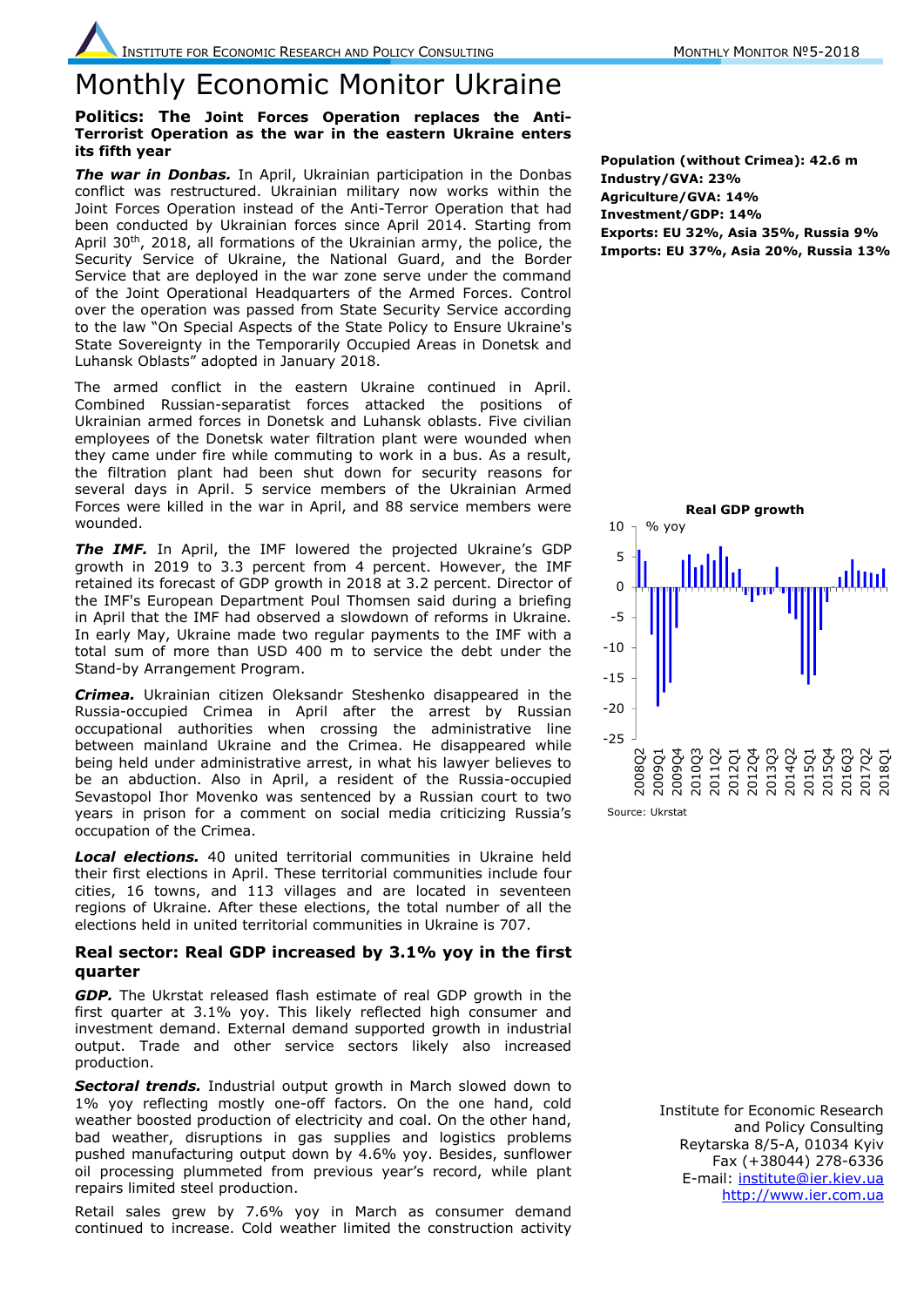and building construction dropped by over 10% yoy. Funding of engineering projects remained high pushing the construction of infrastructure and industrial objects up by 5% yoy.

#### **Energy: The impossible unbundling**

*The Naftogaz unbundling.* The Naftogaz in May announced that separation of the Naftogaz natural gas transit business would be impossible until the end of the transit contract in 2019. The Naftogaz explained that the Stockholm Arbitrage Court decision did not confirm the possibility of transferring the gas transit agreement with Gazprom to another operator. The Government will have to either delay the planned unbundling of the gas transit business or change the model of unbundling without violating the gas transit contract.

*Electricity.* The Antimonopoly Committee of Ukraine prohibited amendments to Wholesale Electricity Market (WEM) Contract that would prioritise the energy blocks of the thermal power stations (TPPs) working on gas coal before the blocks working on anthracite coal. The gas coal blocks were supposed to be used for electricity production even when using the anthracite coal blocks was cheaper. The Committee concluded that such prioritisation would restrict competition on the electricity market. This would reduce incentives for the TPPs to switch to gas coal for electricity generation.

*Energy Efficiency.* On April 23, International Finance Corporation, the European Union and Germany signed agreements offsetting up the multi-donor Fund for increasing energy efficiency in Ukraine. The EU and Germany will initially invest EUR 53 m into the Fund which will be managed by the IFC. The multi-donor Fund will work with the Energy Efficiency Fund created by the Ukrainian government on projects on increasing energy efficiency in multi-storied buildings and providing expert support for the energy services market development. As the state Energy Efficiency Fund budget for 2018 is UAH 1.6 bn (EUR 51 m) financing from the multi-donor Fund will be of great help.

#### **Agriculture: European food safety standards for livestock production**

**Production.** As of April, around 80% of winter crops were in good or satisfactory condition which is higher than average 60-70%. As a result, Ukrainian Grain Association forecasts 5% increase in grain and oilseed harvest.

As of 1st of April, the number of cows decreased by 4.3% yoy and number of pigs fell by 8.1% yoy. However, overall livestock production was close to previous year's level in the first quarter (with 0.5% yoy decrease) as egg production increased by 2.3% yoy and number of poultry increased by 1.2% yoy.

*Trade.* As of April, Ukraine has exhausted six annual quotas for dutyfree exports to the EU: honey, malt and wheat gluten, processed tomatoes, grape and apple juices, as well as wheat and corn. Quarterly quotas for a number butter and poultry meat were also exhausted. At the end of 2017, on top of existing quotas, there were allocated additional quotas for duty-free exports to the EU. Four of them have been used completely: honey, processed tomatoes, wheat and corn, whereas duty-free deliveries of cereals and flour have been closed by around 95%.

**Policy.** On April 4, 2018, the Law «On State Control over Compliance with legislation on food, animal feed, animal by-products, livestock health and welfare» (#2042-VIII from 18.05.2017) came into force. This Law is a significant step in fulfilling obligations under the Association Agreement between Ukraine and the EU. It reforms the system of state control over food safety. According to the regulations issued under the new law, no more than three animals per week may be slaughtered at the farmyard. And from January 1, 2025 meat and by-products obtained from slaughter at the farmyard can be solely used for self-consumption or sale in the market to the end user within 50 kilometers from the slaughter site.







Note: Since April 2014 - data excludes Crimea Source: Ukrstat



Source: Ministry of Energy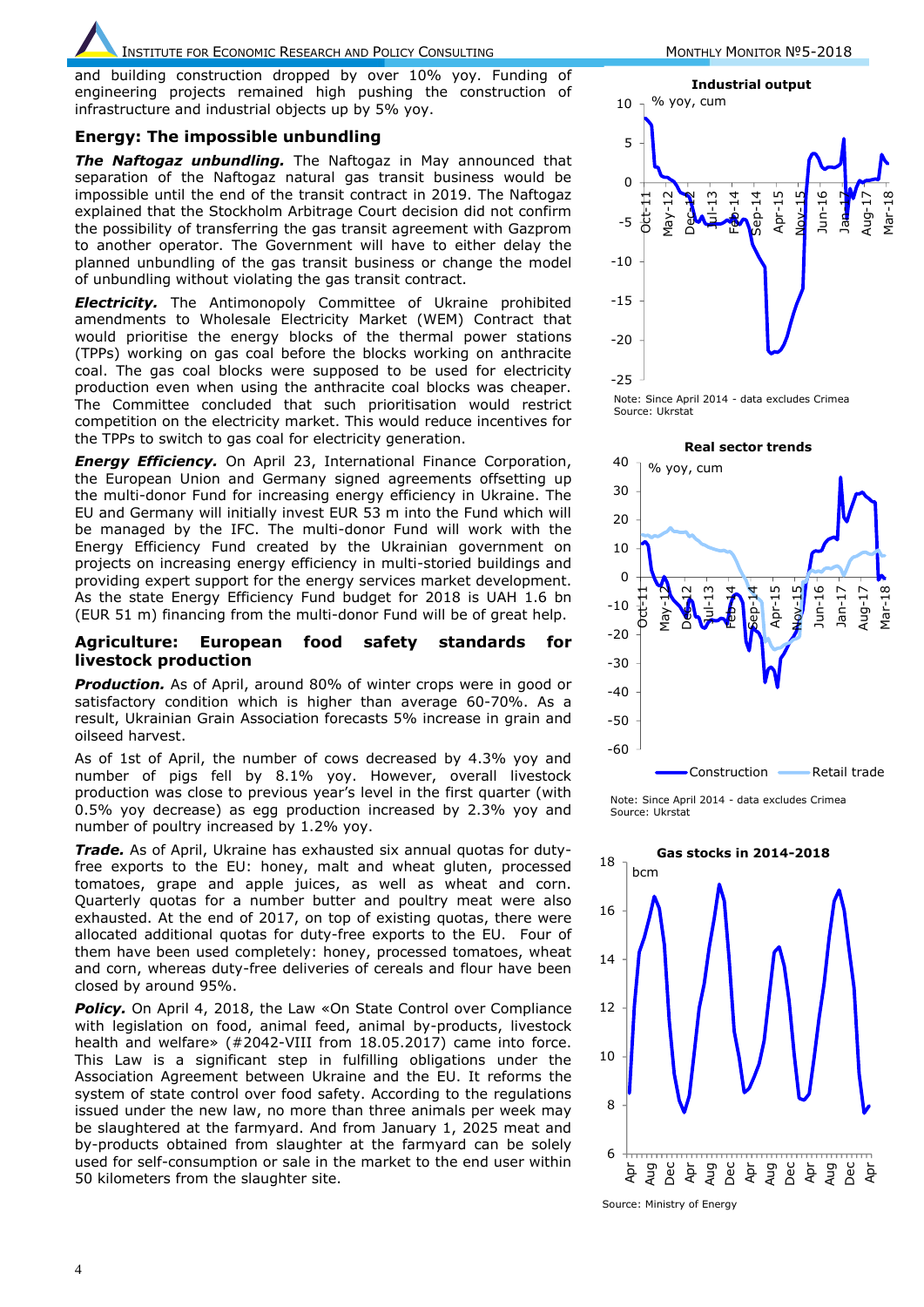#### **External sector: Current account deficit increased in March**

*Current account.* Current account deficit increased to USD 0.76 bn in March from USD 0.51 bn in March 2017. This reflected increase in trade deficit to USD 0.7 bn and growth of net investment income payments abroad to USD 1.23 bn (including USD 0.56 bn in coupon payments on Eurobonds issued in 2015 and 2017). Services exports grew by over 13% yoy in response to higher gas transit flows and IT services exports. Net inflow of secondary income and wages reached USD 1.08 bn in March.

Merchandise exports dropped by 4% yoy in March. Agricultural product exports remained high but dropped by 16% yoy from record level in March 2017. Metallurgy exports increased by 14% yoy in dollar terms but export volumes decreased.

Merchandise imports was close to March 2017 level. Imports of mineral products and machine building products dropped slightly from high statistical base. Growing consumer demand pushed imports of other items up by 6% yoy.

**Financial account.** Capital inflows under financial account were USD 0.7 bn in March. Public sector was inactive in March and recorded USD 36 m in net capital outflows. Bank sector raised USD 231 m in capital inflows including USD 133 m from Eurobonds issued by the Ukreximbank. Real sector raised USD 288 m in net FDI in the first quarter down from USD 460 m in the first quarter of 2017. Real sector debt inflows were USD 421 m driven by higher trade loans to Ukrainian importers.

#### **Fiscal policy: Fiscal situation did not improve**

*Revenues.* Consolidated fiscal revenues in the first quarter of 2018 increased by 12.9% yoy as compared to about 30% growth in the entire 2017. Revenues from excise duties from domestically produced goods dropped because tobacco producers (likely temporarily) reduced production after the excise rates were increased since January 2018. Rent payments halved due to lower rates and smaller extraction. Net VAT revenues grew by only 5.4% yoy as VAT refund increased faster (by 25% yoy) than gross VAT receipts. This is explained by higher nominal exports, statistical base effect (automatic VAT refund system was launched in April 2017), and sharp drop of VAT collected from agricultural companies. CPT revenues doubled due to better financial results of companies (including the Naftogaz) in 2017. Non-tax revenues increased by 26.5% yoy.

Overall, central fiscal revenues due to the general fund were by 4.7% lower than officially planned. As a result, the Minister of Finance stated that there is no fiscal room to increase minimum wage from current UAH 3723. The Minister did this in response to the provision in 2018 State Budget Law that requires the Cabinet of Ministers Finance to investigate possibility to increase minimum wage to UAH 4200 after the assessment of economic development in the first quarter.

*Expenditures.* Consolidated fiscal expenditures in the first quarter increased by 16.4% yoy. Current expenditures grew by 15.9% yoy as wage spending and purchase of goods and services increased by 20.9% yoy and 26.5% yoy, respectively. Spending on pensions and social payments surged by 37.7% yoy as the pension payments increased more than social contributions. Capital expenditures increased by 36.1% yoy, but remained low at 2.9% of total consolidated fiscal expenditures.

**Deficit.** Consolidated budget was in deficit, which is unusual for the first quarter. Still, the deficit was low at UAH 3 bn. The central fiscal deficit reached UAH 20.6 bn. The deficit was financed by spending fund accumulated at the Single Treasury account. The privatization receipts remained low at UAH 34.6 m. The Government planned UAH 21.3 bn of privatization receipts in entire 2018, which it promises to fulfill due to the implementation of the new Privatisation law. In particular, the list of companies for small-scale and large-scale privatization was already approved. The list of 26 large companies for





current account balance **financial and capital account, net** 

Source: NBU preliminary estimates



Source: NBU preliminary estimates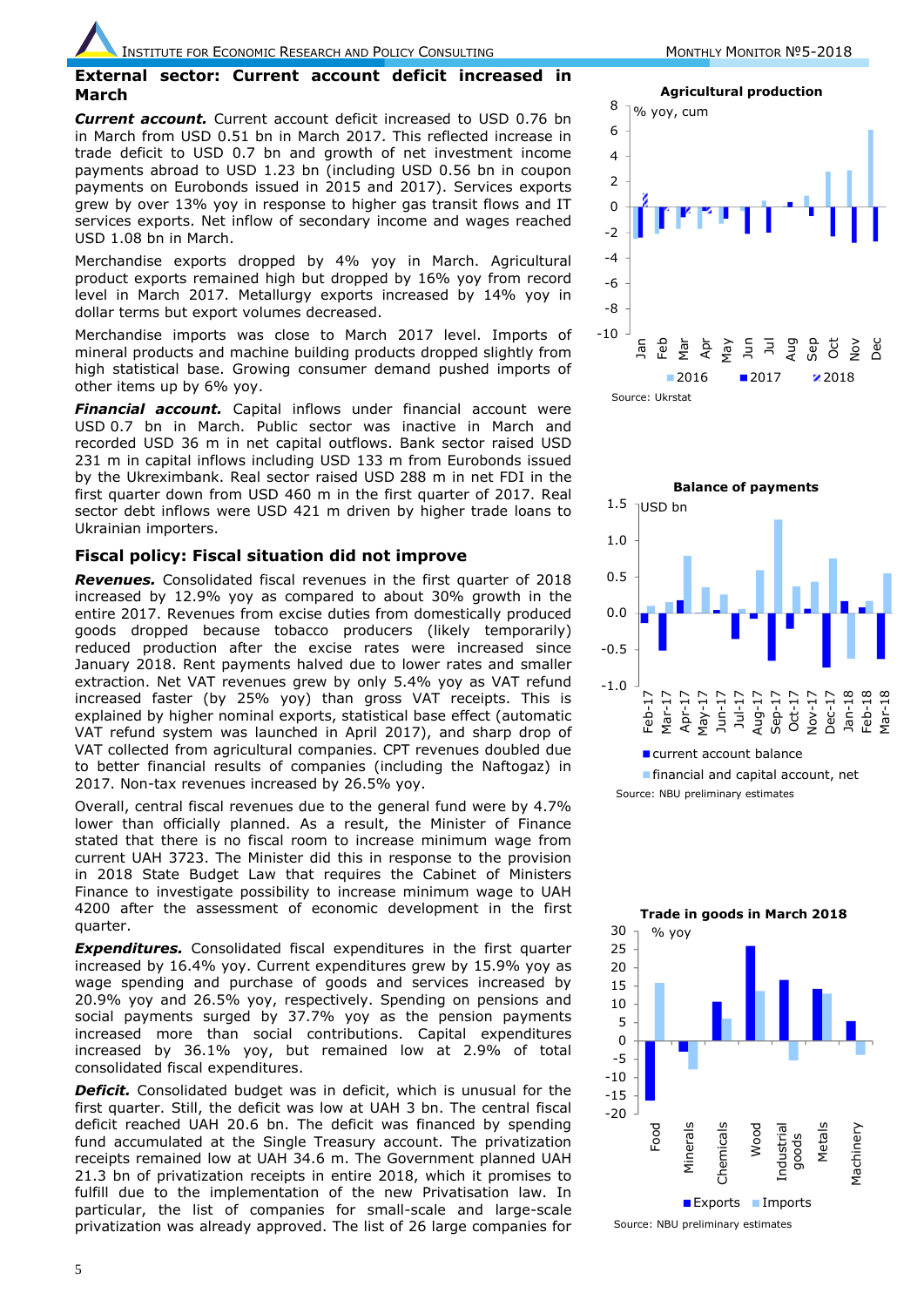the privatization includes power machinery producer Turboatom and thermal power generator Centrenergo. The starting price for the sale of the Odesa Portside Plant was reduced to USD 54 m.

#### **Social policy: New changes in the housing and utility subsidies**

The Government again has changed the eligibility criteria for the provision of housing and utility subsidies (HUS), which would likely result in lower number of households with the HUS. In particular, the definition of "wealthy" households not eligible for HUS was expanded. Now households with apartments above 120 square meters, houses above 200 square meters, vehicle less 5-years from the date of production are not eligible for HUS. This is in addition to existing restriction on acquiring goods or services valued at more than UAH 50000 by any family member within the last 12 months. The HUS will be also denied to working-able persons with no or very little reported income (excluding students, registered unemployed etc.). As before, the special social commission would be able to make exceptions to grant the HUS to families in special cases. However, the grounds for exceptions were narrowed and no HUS is supposed to be granted to labour migrants (defined as absent from the country for over 60 days except for study or business).

It is not the first attempt by the Government to limit space for welfare abuse by restricting eligibility for the subsidies. However, it would be beneficial for all stakeholder, if Government finally approves the comprehensive social welfare reform. In particular, it could consider the possibility to combine the HUS program with the low-income family assistance, as it was foreseen in the IMF program in 2014.

#### **Labour market: Slowdown in wage growth**

Average wage in March increased by 24.1% yoy to UAH 8382. Growth of real wages slowed down to 9.5% yoy from around 20% yoy last year. Labour migration created labour shortages in some fields forcing employers to increase wages. Besides recent increase in minimum wage contributed to wage growth. Labour shortages was likely one of the factors for the increase in wages in industry above the average (by 26.7% yoy in nominal terms). Wages in state administration and defence increased by 41.7% yoy partially due to the state administration reform.

Wages in education and healthcare increased less than average. They remained by 21.2% and 36% lower than average in economy.

#### **Monetary policy: Inflation moved to 13.1% yoy in April**

Consumer inflation moved to 13.1% yoy in April from 13.2% yoy in March. Strong increase in food prices remained a main driver of inflation. Food price growth remained high at 17.9% yoy with even faster growth of meat and milk prices. Potential for slowdown in food prices is limited as global prices for key Ukrainian exports are once again growing. Non-food inflation remained in single digits in response to lower inflation expectations and stable exchange rate. However, growing oil prices may push non-food inflation higher.

The NBU maintained policy rate at 17% p.a. at the policy meeting in April. On the one hand, the NBU maintained its position that current monetary policy is sufficiently tight to bring inflation back to target in the middle of 2019. On the other hand, the NBU noted growing food prices and rising consumer demand and predicted that policy rate decreases are unlikely this year. Current policy stance likely offers good balance between risks to inflation and economic growth.

#### **Exchange rate: Hryvnia remained stable in April**

Interbank UAH/USD exchange rate moved in narrow range close to UAH 26 per USD in April. Growing export revenues were balanced by strong import demand. Besides, the NBU bought USD 303 m on net basis to replenish international reserves. The NBU international reserves increased to USD 18.4 bn as foreign currency operations of the government were close to balance.

**Growth of Consolidated fiscal revenues** 

**in the 1st quarter of 2018**



Source: State Treasury reports

**Balance of the Single Treasury Account**





Source: Ukrstat Source: Ukrstat\*not including AR Crimea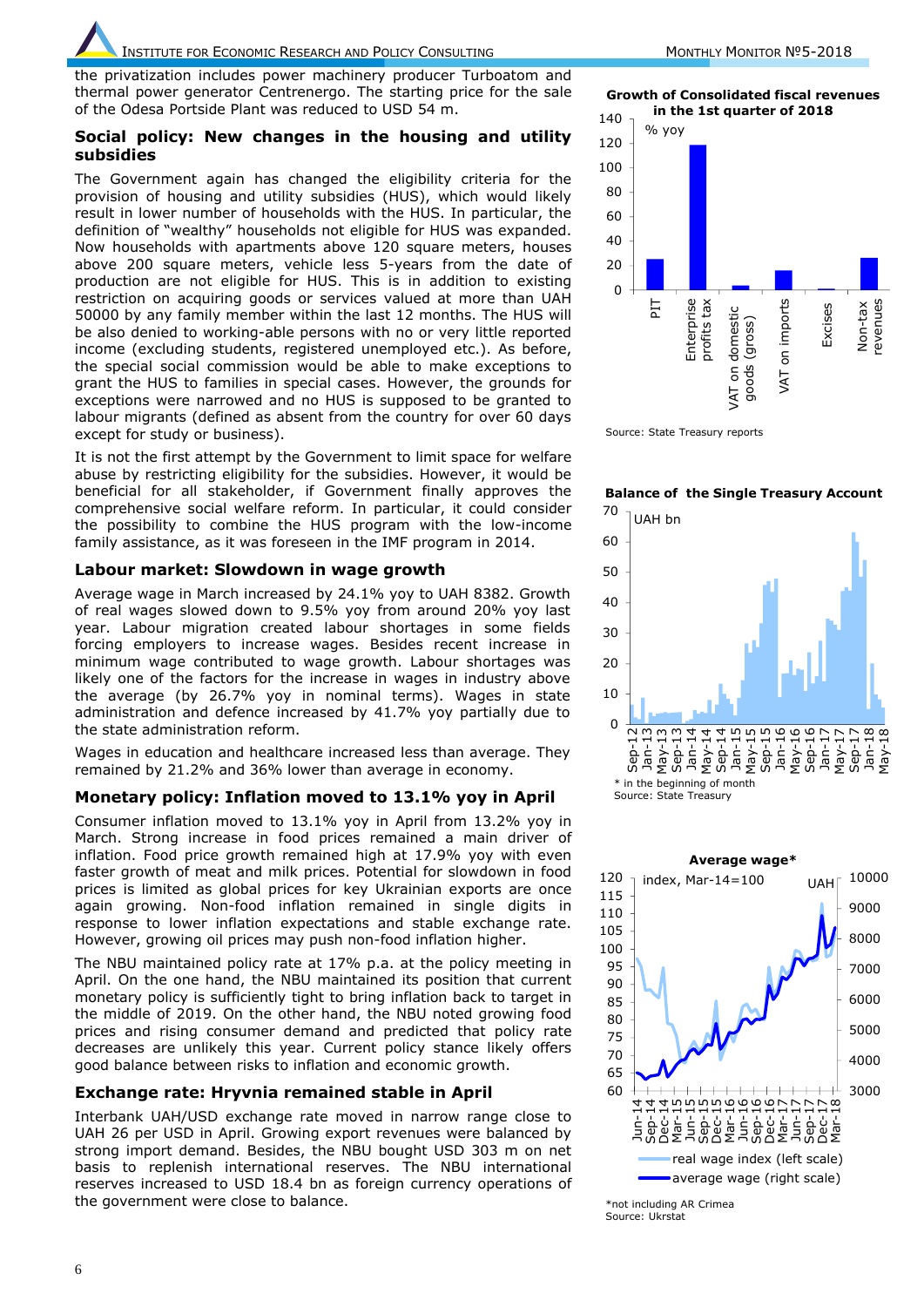Institute for Economic Research and Policy Consulting Monthly Monthly Monitor Nº5-2018

# **State debt: Fitch Affirms Ukraine at 'B-'**

In April, Fitch Ratings confirmed Ukraine's Long-Term Foreign- and Local-Currency Issuer Default Ratings (IDRs) at 'B-' with a Stable Outlook. Ukraine's ratings balance weak external liquidity, a high public debt burden and structural weaknesses, in terms of a weak banking sector, institutional constraints and geopolitical and political risks, against improved policy credibility and coherence, the sovereign's near-term manageable debt repayment profile and a track record of multilateral support. This rating is the same as the S&P rating and is not likely to change in 2018.

**CPI and monetary base development**

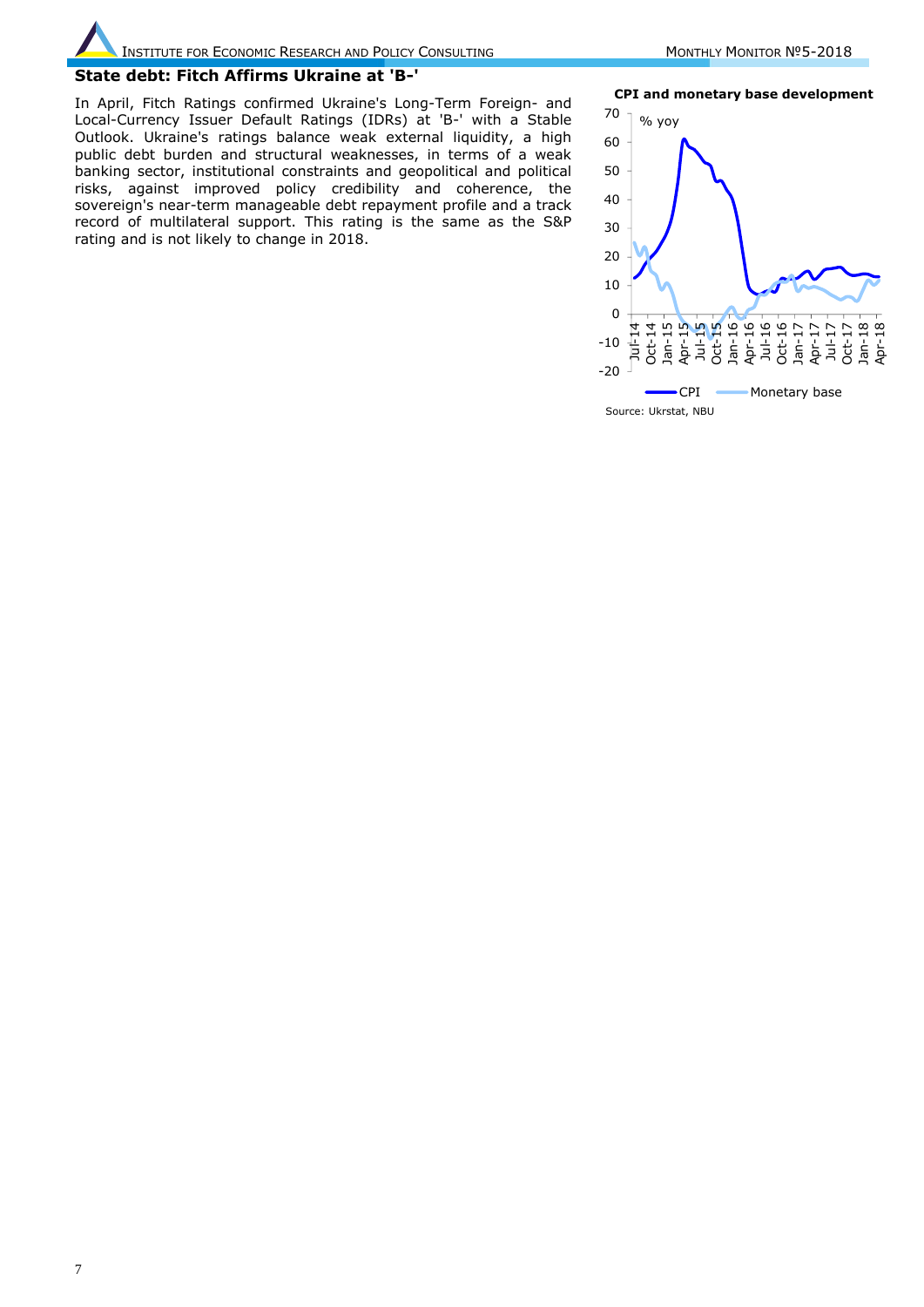#### **Tables**

|                                |             |         |            |        | 02 16 03 16 04 16 01 17 02 17 03 17 04 17 01 18 |             |                     |             |             | May               | Jun    | Jul               | Aug Sep                                   |        |        | Oct Nov Dec |        |        |        | Jan Feb Mar Apr                                       |      |
|--------------------------------|-------------|---------|------------|--------|-------------------------------------------------|-------------|---------------------|-------------|-------------|-------------------|--------|-------------------|-------------------------------------------|--------|--------|-------------|--------|--------|--------|-------------------------------------------------------|------|
| Industrial production (real)   | % yoy cum.  | 2.6     | 2.5        | 2.8    | $-0.7$                                          | 0.3         | 0.3                 | 0.4         | 2.4         | $-0.6$            | 0.3    | 0.0               | 0.3                                       | 0.3    | 0.4    | 0.5         | 0.4    | 3.6    | 2.8    | 2.4                                                   |      |
| Construction (real)            | % yoy cum.  | 13.0    | 17.3       | 17.4   | 25.4                                            | 29.2        | 28.3                | 26.3        | $-0.3$      | 26.0              | 29.2   | 29.1              | 29.8                                      | 28.3   | 27.5   | 26.5        | 26.3   | $-1.0$ | 0.7    | $-0.3$                                                |      |
| Agricultural production (real) | % yoy cum.  | $-0.3$  | 0.9        | 6.3    | $-0.8$                                          | $-2.1$      | $-0.7$              | $-2.7$      | $-0.5$      | $-0.9$            | $-2.1$ | $-2.0$            | 0.4                                       | $-0.7$ | $-2.3$ | $-2.8$      | $-2.7$ | 1.1    | $-0.3$ | $-0.5$                                                |      |
| Retail trade turnover (real)   | % yoy cum.  | 2.3     | 3.3        | 4.0    | 3.1                                             | 7.3         | 8.8                 | 8.8         | 7.6         | 7.1               | 7.3    | 8.0               | 8.7                                       | 8.8    | 8.2    | 8.0         | 8.8    | 9.6    | 7.5    | 7.6                                                   |      |
| Average wage                   | <b>UAH</b>  | 5072    | 5311       |        | $5744$ 6323                                     |             | 6953 7268 7878 7974 |             |             | 6840              | 7360   | 7339              | 7114                                      | 7351   | 7377   | 7479        | 8777   | 7711   | 7828   | 8382                                                  |      |
| CPI                            | % yoy eop   | 6.9     | 7.9        | 12.4   | 15.1                                            | 15.6        | 16.4                | 13.7        | 13.2        | 13.5              | 15.6   | 15.9              | 16.2                                      | 16.4   | 14.6   | 13.6        | 13.7   | 14 1   | 14.0   | 132                                                   | 13.1 |
| PPI                            | % yoy eop   | 15.7    | 19.6       | 35.7   | 38.3                                            | 26.3        | 22.4                | 16.5        | 15.9        | 27.1              | 26.3   | 23.3              | 23.6                                      | 22.4   | 18.8   | 18.4        | 16.5   | 22.0   | 19.6   | 15.9                                                  | 14.1 |
| Exports (USD)*                 | % yoy cum.  | $-10.0$ | $-7.9$     | $-3.9$ | 28.7                                            | 21.3        | 19.0                | 16.9        | 9.3         | 22.8              | 21.3   | 19.9              | 19.2                                      | 19.0   | 18.7   | 18.1        | 16.9   | 19.2   | 15.4   | 9.3                                                   |      |
| Imports (USD)*                 | % yoy cum.  | $-3.7$  | 0.9        | 4.5    | 20.6                                            | 22.4        | 19.7                | 18.9        | 10.8        | 22.0              | 22.4   | 21.6              | 20.2                                      | 19.7   | 20.1   | 19.7        | 18.9   | 26.2   | 16.8   | 10.8                                                  |      |
| Trade balance*                 | USD bn cum. | $-2.3$  | $-2.3$     | $-4.1$ | $-1.3$                                          | $-3.1$      | $-5.8$              | $-5.8$      | $-6.7$      | $-2.4$            | $-3.1$ | $-4.1$            | $-5.0$                                    | $-5.8$ | $-6.7$ | $-7.4$      | -8.6   | $-0.5$ | $-1.1$ | $-1.7$                                                |      |
| Current account**              | USD bn cum. | 0.0     | $-1.2$     | $-1.3$ | $-0.4$                                          | $-0.1$      | $-1.2$              | $-1.2$      | $-1.4$      | $-0.2$            | $-0.1$ | $-0.5$            | $-0.5$                                    | $-1.2$ | $-1.4$ | $-1.3$      | $-2.1$ | 0.1    | 0.2    | $-0.6$                                                |      |
| Gross international reserves   | USD bn eop  | 14.0    | 15.6       | 15.5   | 15.1                                            | 18.0        | 18.6                | 18.6        | 18.7        | 17.6              | 18.0   | 17.8              | 18.0                                      | 18.6   | 18.7   | 18.9        | 18.8   | 18.6   | 18.4   | 18.2                                                  | 18.4 |
| Monetary Base                  | % yoy eop   | 1.7     | 10.6       | 13.6   | 9.1                                             | 8.3         | 5.1                 | 5.1         | 6.2         | 9.1               | 8.3    | 7.0               | 6.0                                       | 5.1    | 6.2    | 5.9         | 4.6    | 8.4    | 12.0   | 10.2                                                  | 11.9 |
| Lending rate on UAH credits    | % pa, aop   | 20.9    | 173        | 14.7   | 15.7                                            | 15.1        | 14.4                | 16.1        | 16.9        | 15.2              | 14.7   | 14.0              | 14.3                                      | 14.9   | 15.1   | 16.3        | 17.0   | 16.3   | 17.0   | 17.5                                                  |      |
| Exchange rate (interbank)      | USD aop     |         | 77         | 25.90  | 27.09                                           | 26.44 25.93 |                     | 26.97       | 27.27       |                   |        | 26.40 26.09 25.95 | 25.65 26.18 26.67 26.73 27.52 28.43 27.09 |        |        |             |        |        |        | 26.29 26.13                                           |      |
| Exchange rate (official)       | USD aop     |         |            |        | 25.3 25.40 25.67 27.06                          | 26.46 25.91 |                     | 26.97 27.32 |             | 26.42 26.11 25.97 |        |                   |                                           |        |        |             |        |        |        | 25.64 26.11 26.65 26.71 27.54 28.43 27.17 26.34 26.15 |      |
| Exchange rate (official)       | EUR aop     |         | 28.6 25.58 |        | 28.18 28.81                                     | 29.06 30.38 |                     |             | 31.76 33.56 |                   |        | 29.16 29.26 29.84 |                                           |        |        |             |        |        |        | 30.23 31.08 31.38 31.32 32.58 34.60 33.59 32.50 32.14 |      |

Sources: Ukrstat, NBU, own calculations

\* Trade in goods and services

\*\* Monthly data are according to the preliminary estimates provided by the NBU

| <b>Key Economic Indicators</b>                               |           | 2000   | 2001   | 2002   | 2003    | 2004   | 2005   | 2006   | 2007   | 2008    | 2009    | $2010^{\circ}$ | $2011$ <sup>c</sup> | $2012^c$ | 2013 <sup>c</sup> | $2014^c$ | $2015^{\circ}$ | 2016 <sup>c</sup> 2017 <sup>cP</sup> |        |
|--------------------------------------------------------------|-----------|--------|--------|--------|---------|--------|--------|--------|--------|---------|---------|----------------|---------------------|----------|-------------------|----------|----------------|--------------------------------------|--------|
| Nominal GDP                                                  | UAH bn    | 170    | 204    | 226    | 267     | 345    | 442    | 544    | 721    | 948     | 913     | 1079           | 1300                | 1405     | 1465              | 1587     | 1989           | 2385                                 | 2983   |
| Nominal GDP                                                  | USD bn    | 31.3   | 38.0   | 42.4   | 50.1    | 64.9   | 86.2   | 107.8  | 142.7  | 179.9   | 117.2   | 136.0          | 163.1               | 175.8    | 183.3             | 133.7    | 91.0           | 93.4                                 | 112.2  |
| GDP growth (real)                                            | $%$ yoy   | 5.9    | 9.2    | 5.2    | 9.6     | 12.1   | 2.7    | 7.3    | 7.9    | 2.3     | $-14.8$ | 4.1            | 5.5                 | 0.2      | 0.0               | $-6.6$   | $-9.8$         | 2.4                                  | 2.5    |
| Industrial production                                        | $%$ yoy   | 13.2   | 14.2   | 7.0    | 15.8    | 12.5   | 3.1    | 6.2    | 7.1    | $-5.0$  | $-20.6$ | 12.2           | 8.0                 | $-0.7$   | $-4.3$            | $-10.1$  | $-13.0$        | 2.8                                  | 0.4    |
| Agricultural production                                      | $%$ yoy   | 9.8    | 10.2   | 1.2    | $-11.0$ | 19.7   | $-0.1$ | 0.4    | $-5.2$ | 17.5    | 0.1     | $-1.4$         | 20.2                | $-3.9$   | 13.6              | 2.2      | $-4.8$         | 6.3                                  | 2.7    |
| CPI                                                          | % yoy aop | 28.2   | 12.0   | 0.8    | 5.2     | 9.0    | 13.5   | 9.1    | 12.8   | 25.2    | 15.9    | 9.4            | 8.0                 | 0.6      | $-0.3$            | 12.1     | 48.7           | 13.9                                 | 14.4   |
| CPI                                                          | % yoy eop | 25.8   | 6.1    | $-0.6$ | 8.2     | 12.3   | 10.3   | 11.6   | 16.6   | 22.3    | 12.3    | 9.1            | 4.6                 | $-0.2$   | 0.5               | 24.9     | 43.3           | 12.4                                 | 13.7   |
| PPI                                                          | % yoy aop | 20.9   | 8.6    | 3.1    | 7.6     | 20.5   | 16.7   | 9.6    | 19.5   | 35.5    | 6.5     | 20.9           | 19.0                | 3.7      | $-0.1$            | 17.1     | 36.0           | 20.5                                 | 26.4   |
| PPT                                                          | % yoy eop | 20.8   | 0.9    | 5.7    | 11.1    | 24.1   | 9.5    | 14.1   | 23.3   | 23.0    | 14.3    | 18.7           | 14.2                | 0.3      | 1.7               | 31.8     | 25.4           | 35.7                                 | 16.5   |
| Exports (gs, USD)                                            | $%$ yoy   | 17.9   | 9.5    | 10.7   | 24.0    | 42.6   | 7.5    | 13.4   | 27.0   | 34.3    | $-36.9$ | 26.0           | 27.5                | 3.4      | $-5.5$            | $-19.9$  | $-27.0$        | $-4.0$                               | 16.9   |
| Imports (gs, USD)                                            | % уоу     | 18.9   | 14.1   | 4.9    | 28.7    | 31.3   | 20.4   | 22.6   | 35.232 | 39.3    | $-44.2$ | 28.8           | 34.8                | 7.5      | $-3.5$            | $-28.1$  | $-29.3$        | 4.4                                  | 18.9   |
| Current account                                              | USD bn    | 1.5    | 1.4    | 3.1    | 2.9     | 6.9    | 2.5    | $-1.6$ | $-5.3$ | $-12.8$ | $-1.7$  | $-3.0$         | $-10.2$             | $-14.3$  | $-16.5$           | $-4.6$   | $-0.2$         | $-3.8$                               | $-2.1$ |
| Current account                                              | % GDP     | 4.8    | 3.7    | 7.3    | 5.8     | 10.6   | 2.9    | $-1.5$ | $-3.7$ | $-7.1$  | $-1.5$  | $-2.2$         | $-6.3$              | $-8.2$   | $-9.0$            | $-3.4$   | $-0.2$         | $-4.0$                               | $-1.9$ |
| FDI (net)                                                    | USD bn    | 0.6    | 0.8    | 0.7    | 1.4     | 1.7    | 7.5    | 5.7    | 9.218  | 9.9     | 4.7     | 5.8            | 7.0                 | 7.2      | 4.1               | 0.3      | 3.0            | 3.3                                  | 2.2    |
| International reserves                                       | USD bn    | 1.5    | 3.1    | 4.4    | 6.9     | 9.7    | 19.4   | 22.4   | 32.5   | 31.5    | 26.5    | 36.7           | 31.8                | 31.4     | 20.4              | 7.5      | 13.3           | 15.5                                 | 18.8   |
| Fiscal balance""                                             | % GDP     | $-0.7$ | $-1.9$ | 0.8    | $-0.2$  | $-3.0$ | $-1.9$ | $-0.7$ | $-1.1$ | $-1.5$  | $-2.4$  | $-6.0$         | $-1.8$              | $-3.6$   | $-4.4$            | $-4.6$   | $-1.6$         | $-3.1$                               | $-1.4$ |
| Total state debt                                             | % GDP eop | 45.3   | 36.5   | 33.5   | 29.0    | 24.7   | 17.7   | 14.8   | 12.5   | 19.9    | 33.0    | 40.0           | 36.0                | 37.5     | 39.9              | 69.4     | 79.1           | 81.0                                 | 71.8   |
| External state debt (total)                                  | % GDP eop | 33.0   | 26.3   | 24.1   | 21.4    | 18.6   | 13.4   | 11.7   | 9.8    | 15.0    | 21.5    | 25.6           | 22.8                | 22.1     | 20.5              | 38.5     | 52.4           | 52.0                                 | 46.1   |
| Monetary base                                                | % yoy eop | 39.9   | 37.4   | 33.6   | 30.1    | 34.1   | 53.9   | 17.5   | 46.0   | 31.5    | 4.4     | 15.8           | 6.3                 | 6.4      | 20.3              | 8.5      | 0.8            | 13.6                                 | 18.8   |
| Exchange rate                                                | USD aop   | 5.44   | 5.37   | 5.33   | 5.33    | 5.32   | 5.12   | 5.05   | 5.05   | 5.27    | 7.79    | 7.94           | 7.97                | 7.99     | 7.99              | 11.87    | 21.84          | 25.55                                | 26.60  |
| Exchange rate                                                | USD eop   | 5.44   | 5.30   | 5.33   | 5.33    | 5.31   | 5.05   | 5.05   | 5.05   | 7.70    | 7.98    | 7.96           | 7.99                | 7.99     | 7.99              | 15.77    | 24.00          | 27.19                                | 28.07  |
| Exchange rate                                                | EUR aop   | 5.03   | 4.81   | 5.03   | 6.02    | 6.61   | 6.39   | 6.34   | 6.92   | 7.71    | 10.87   | 10.53          | 11.09               | 10.27    | 10.61             | 15.72    | 24.23          | 28.29                                | 30.00  |
| Exchange rate                                                | EUR eop   | 5.10   | 4.67   | 5.53   | 6.66    | 7.22   | 5.97   | 6.65   | 7.42   | 10.86   | 11.68   | 10.57          | 10.57               | 10.30    | 11.04             | 19.26    | 26.22          | 28.42                                | 33.50  |
| Sources: Ukrstat, NBU, Ministry of Finance, own calculations |           |        |        |        |         |        |        |        |        |         |         |                |                     |          |                   |          |                |                                      |        |

Sources: Ukrstat, NBU, Ministry of Finance, own calculations ''' "Minus" denotes a consolidated fiscal deficit; without recapitalisation

<sup>c</sup> Data excludes Crimea where available

P - preliminary data

#### **Notes:**

- **avg** average **cum** cumulative **mom** month on month change **qoq** quarter on quarter change **yoy** year-on-year change
- **eop** end of the period **aop** average of the period
- **p.a.** per annum
	-

**ytd** year-to-date

- 
- **gs** goods and services
- **NBU** National Bank of Ukraine **EPT** Enterprise profit tax **VAT** Value added tax **Ukrstat** State Statistics Service of Ukraine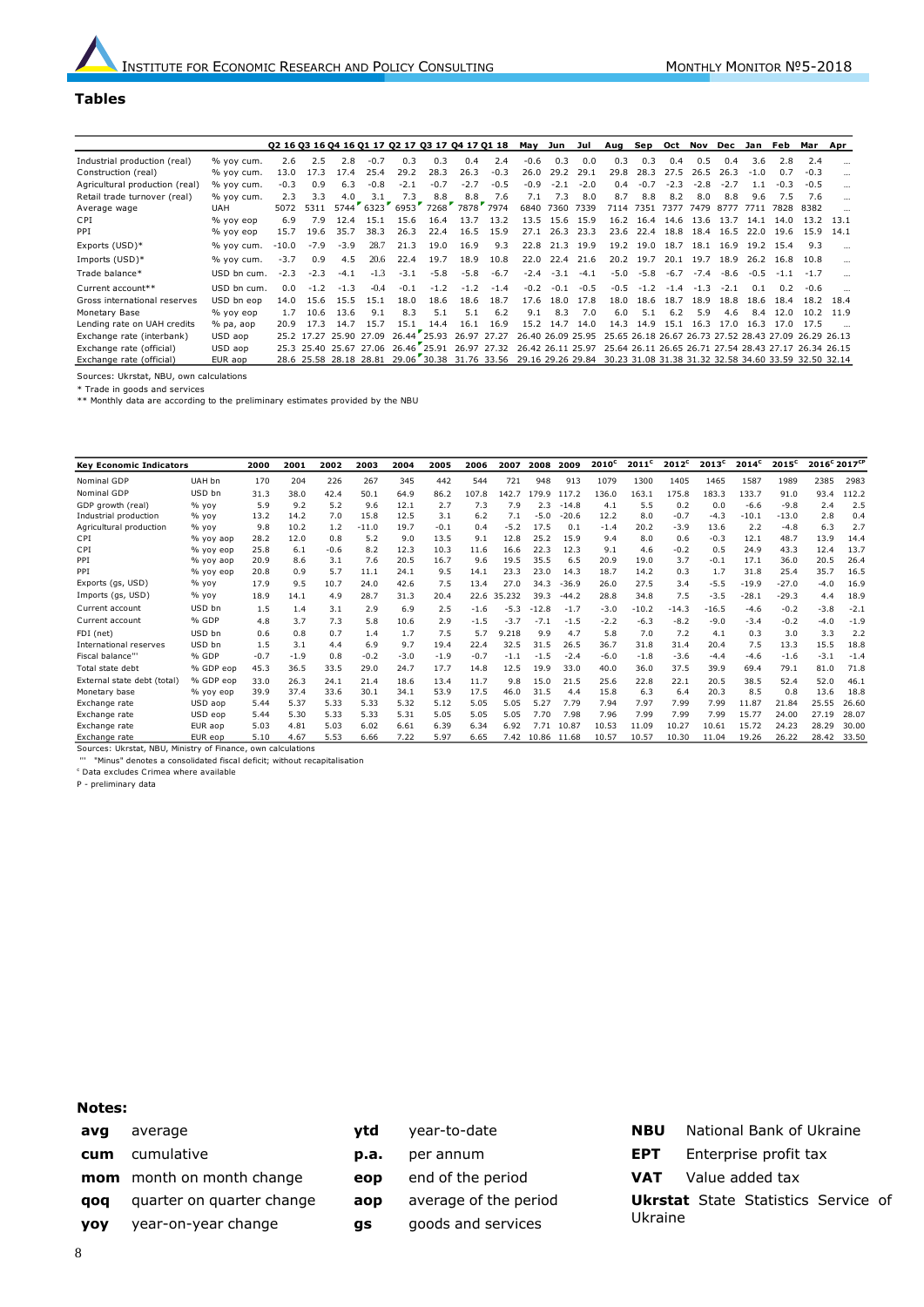#### **Quarterly trends**

| <b>National accounts</b>                                                                                                                                 |                  | 04 12   | 01 13   | 02 13   | Q3 13   | 04 13  | 01 14   | Q2 14   | Q3 14   | 04 14 01 15 |         | Q <sub>2</sub> 15 |         | Q3 15 Q4 15 | Q1 16   | Q <sub>2</sub> 16 | Q3 16     | Q4 16 Q1 17 |         | Q <sub>2</sub> 17 | Q3 17   | 04 17   |
|----------------------------------------------------------------------------------------------------------------------------------------------------------|------------------|---------|---------|---------|---------|--------|---------|---------|---------|-------------|---------|-------------------|---------|-------------|---------|-------------------|-----------|-------------|---------|-------------------|---------|---------|
| GDP                                                                                                                                                      | UAH bn           | 379.2   | 303.8   | 354.8   | 398.0   | 408.6  | 316.9   | 382.4   | 440.5   | 447.1       | 376.0   | 456.7             | 567.0   | 588.8       | 455.3   | 535.7             | 671<br>.5 | 722.9       | 591.0   | 664.8             | 833.1   | 894.0   |
| GDP (real)                                                                                                                                               | % yoy            | $-2.4$  | $-1.3$  | $-1.2$  | $-1.1$  | 3.4    | $-1.0$  | $-4.3$  | $-5.3$  | $-14.4$     | $-16.0$ | $-14.5$           | $-7.0$  | $-2.4$      | 0.1     | 1.7               | 2.7       | 4.6         | 2.8     | 2.6               | 2.4     | 2.2     |
| Household consumption (real)                                                                                                                             | % уоу            | 4.9     | 5.9     | 8.7     | 6.8     | 6.3    | 3.3     | $-7.8$  | $-13.9$ | $-12.2$     | $-21.0$ | $-27.8$           | $-20.0$ | $-14.6$     | $-2.2$  | 4.0               | 4.7       | 1.9         | 4.3     | 9.5               | 6.3     | 10.7    |
| State consumption (real)                                                                                                                                 | % yoy            | 1.1     | 2.0     | $-0.9$  | $-1.5$  | $-2.9$ | $-5.9$  | 5.2     | 0.1     | 4.5         | 0.9     | $-5.6$            | $-0.8$  | 11.1        | 1.5     | $-2.3$            | 1.0       | $-1.6$      | 7.9     | $-4.6$            | 7.4     | 3.2     |
| Gross fixed capital formation (real)                                                                                                                     | % уоу            | $-2.1$  | 6.1     | $-18.1$ | $-8.9$  | $-8.7$ | $-19.9$ | $-19.3$ | $-28.0$ | $-26.5$     | $-23.8$ | $-14.2$           | $-5.0$  | 1.5         | 5.4     | 17.9              | 24.0      | 27.4        | 9.7     | 19.8              | 4.7     | 9.2     |
| Exports of goods and services (real)                                                                                                                     | % yoy            | $-7.2$  | $-7.4$  | $-13.5$ | $-6.8$  | $-4.5$ | $-5.1$  | $-2.3$  | $-16.8$ | $-31.1$     | $-21.9$ | $-18.0$           | $-6.8$  | $-3.5$      | $-4.1$  | $-7.2$            | $-4.6$    | 9.8         | $-0.9$  | $-2.1$            | 7.2     | 8.8     |
| Imports of goods and services (real)                                                                                                                     | % уоу            | $-0.2$  | 1.3     | $-15.7$ | 1.7     | $-0.6$ | $-11.8$ | $-10.9$ | $-32.3$ | $-29.6$     | $-18.1$ | $-28.1$           | $-13.0$ | $-11.9$     | $-3.4$  | $-0.1$            | 17.4      | 19.4        | 4.4     | 8.3               | 13.2    | 20.2    |
| Agriculture, hunting, forestry (real)*                                                                                                                   | % yoy            | $-3.5$  | 5.7     | 21.7    | $-2.8$  | 36.5   | 5.7     | $-9.1$  | 25.6    | $-20.6$     | $-4.7$  | $-11.6$           | $-3.8$  | $-2.5$      | $-1.7$  | 0.6               | 1.8       | 18.3        | $-0.7$  | $-2.9$            | $-0.1$  | $-6.4$  |
| Manufacturing industry (real)*                                                                                                                           | % уоу            | $-6.6$  | $-9.3$  | $-9.9$  | $-10.6$ | $-9.8$ | $-3.2$  | $-5.4$  | $-12.7$ | $-13.2$     | $-25.2$ | $-22.5$           | $-9.2$  | $-2.3$      | 8.2     | 4.1               | 0.3       | 2.7         | 3.6     | 5.3               | 5.0     | 6.1     |
| Construction (real)*                                                                                                                                     | % yoy            | $-18.7$ | $-16.1$ | $-19.4$ | $-8.0$  | $-4.4$ | 4.7     | $-14.0$ | $-26.3$ | $-30.8$     | $-36.6$ | $-30.6$           | $-15.6$ | 6.0         | 8.6     | 14.5              | 19.5      | 15.1        | 25.2    | 32.5              | 27.9    | 22.9    |
| Trade, repair services (real)*                                                                                                                           | % уоу            | $-2.0$  | 0.2     | $-1.2$  | 0.9     | 0.9    | $-3.0$  | $-7.2$  | $-18.4$ | $-26.6$     | -26.5   | $-19.9$           | $-14.2$ | 2.6         | 3.7     | 7.6               | 3.8       | 1.9         | 3.1     | 3.9               | 5.1     | 7.9     |
| Transport (real)*                                                                                                                                        | % yoy            | $-10.5$ | $-1.7$  | $-0.8$  | 1.3     | 2.7    | $-7.8$  | $-10.9$ | $-10.1$ | $-11.0$     | $-10.5$ | $-2.4$            | 0.3     | 2.2         | 6.2     | 3.5               | 0.9       | 2.6         | 4.6     | 3.8               | 5.4     | 3.3     |
| <b>Balance of payments (BPM6)</b>                                                                                                                        |                  |         |         |         |         |        |         |         |         |             |         |                   |         |             |         |                   |           |             |         |                   |         |         |
| Current account balance                                                                                                                                  | USD bn           | $-4.8$  | $-3.2$  | $-2.3$  | $-6.0$  | $-5.0$ | $-1.3$  | $-0.8$  | $-1.2$  | $-1.4$      | $-0.1$  | 0.8               | 0.8     | 0.1         | $-1.1$  | 1.1               | $-1.2$    | $-0.1$      | $-0.4$  | 0.2               | $-1.1$  | $-0.9$  |
| Current account balance                                                                                                                                  | % of GDP         | $-10.1$ | $-8.4$  | $-5.1$  | $-12.1$ | $-9.8$ | $-3.5$  | $-2.5$  | $-3.3$  | $-6.7$      | $-0.4$  | 3.8               | 2.9     | 0.5         | $-6.0$  | 5.2               | $-4.7$    | $-0.5$      | $-1.6$  | 0.9               | $-3.3$  | $-2.7$  |
| Trade balance in goods                                                                                                                                   | USD <sub>m</sub> | $-6233$ | $-4635$ | $-3677$ | $-7881$ | -5935  | $-2195$ | $-1185$ | $-1412$ | $-2336$     | $-1147$ | -496              | -689    | $-1123$     | $-1924$ | -665              | $-2128$   | $-2225$     | -1451   | $-1923$           | $-2828$ | $-3170$ |
| Trade balance in services                                                                                                                                | USD <sub>m</sub> | 1578    | 1349    | 1504    | 2575    | 1066   | 937     | 443     | 456     | 686         | 487     | 255               | 110     | 241         | 152     | 103               | $-170$    | 404         | 103     | 193               | 134     | 332     |
| Direct investment (FDI)**                                                                                                                                | USD <sub>m</sub> | 1876    | 1082    | 496     | 1510    | 991    | $-665$  | $-319$  | 725     | 558         | 397     | 907               | 890     | 818         | 1,366   | 760               | 999       | 143         | 464     | 1,029             | 347     | 354     |
| Gross international reserves                                                                                                                             | USD bn           | 24.5    | 24.7    | 23.2    | 21.6    | 20.4   | 15.1    | 17.1    | 16.4    | 7.5         | 10.0    | 10.3              | 12.8    | 13.3        | 12.7    | 14.0              | 15.6      | 15.5        | 15.1    | 18.0              | 18.6    | 18.7    |
| Exchange rate (interbank), UAH/USD                                                                                                                       | aop              | 8.11    | 8.11    | 8.14    | 8.15    | 8.21   | 9.14    | 11.71   | 12.58   | 13.56       | 21.23   | 21.26             | 21.74   | 22.90       | 25.69   | 25.23             | 17.27     | 25.90       | 27.09   | 26.44             | 25.93   | 26.97   |
| Exchange rate (official), UAH/USD                                                                                                                        | aop              | 7.99    | 7.99    | 7.99    | 7.99    | 7.99   | 8.86    | 12.71   | 12.58   | 21.18       | 21.33   | 21.23             | 21.69   | 22.33       | 25.68   | 25.26             | 25.40     | 25.67       | 27.06   | 26.46             | 25.91   | 26.97   |
| <b>Fiscal indicators</b>                                                                                                                                 |                  |         |         |         |         |        |         |         |         |             |         |                   |         |             |         |                   |           |             |         |                   |         |         |
| Consolidated fiscal revenues                                                                                                                             | % of GDP         | 33.6    | 35.2    | 29.4    | 28.9    | 28.6   | 35.4    | 29.4    | 24.7    | 27.4        | 37.3    | 34.7              | 29.8    | 31.3        | 35.9    | 32.9              | 27.7      | 35.6        | 37.3    | 38.1              | 33.9    | 38.1    |
| Personal income tax                                                                                                                                      | % of GDP         | 5.0     | 5.3     | 5.1     | 4.6     | 4.8    | 5.1     | 4.7     | 4.2     | 5.0         | 5.5     | 5.3               | 4.5     | 5.1         | 6.3     | 6.3               | 5.3       | 5.6         | 6.6     | 6.3               | 6.5     | 7.4     |
| Enterprise profits tax                                                                                                                                   | % of GDP         | 4.2     | 6.1     | 3.4     | 3.0     | 3.0    | 4.9     | 2.5     | 1.9     | 1.5         | 4.4     | 1.7               | 1.2     | 1.3         | 3.5     | 2.1               | 1.9       | 2.8         | 2.5     | 2.8               | 2.5     | 2.8     |
| Value-added tax                                                                                                                                          | % of GDP         | 10.0    | 9.7     | 9.0     | 8.1     | 8.4    | 8.7     | 9.5     | 6.8     | 10.1        | 11.4    | 9.1               | 8.0     | 8.2         | 11.7    | 11.4              | 8.1       | 9.3         | 13.6    | 9.4               | 10.5    | 12.5    |
| Excise tax                                                                                                                                               | % of GDP         | 2.4     | 3.1     | 2.6     | 2.3     | 2.2    | 2.5     | 3.0     | 3.0     | 2.8         | 3.3     | 3.4               | 3.0     | 3.1         | 4.1     | 5.1               | 4.1       | 3.9         | 4.4     | 4.0               | 4.3     | 4.9     |
| Consolidated fiscal expenditures                                                                                                                         | % of GDP         | 41.3    | 36.9    | 35.8    | 30.1    | 35.9   | 35.2    | 34.7    | 27.2    | 35.5        | 33.5    | 34.9              | 26.1    | 41.9        | 35.1    | 35.5              | 30.7      | 38.6        | 36.6    | 31.4              | 35.4    | 49.4    |
| Current expenditures                                                                                                                                     | % of GDP         | 37.3    | 35.6    | 33.9    | 28.2    | 33.2   | 34.8    | 33.7    | 25.8    | 33.6        | 31.8    | 33.6              | 24.0    | 38.0        | 34.3    | 33.9              | 27.8      | 33.0        | 35.7    | 29.4              | 32.2    | 41.6    |
| Capital expenditures                                                                                                                                     | % of GDP         | 4.0     | 1.3     | 1.9     | 1.9     | 2.8    | 0.5     | 1.0     | 1.4     | 1.9         | 1.7     | 1.3               | 2.1     | 3.9         | 0.9     | 1.7               | 2.9       | 5.6         | 0.9     | 2.0               | 3.2     | 7.8     |
| Consolidated fiscal balance                                                                                                                              | % of GDP         | -7.8    | $-1.9$  | -6.3    | $-1.5$  | -7.3   | 0.1     | -5.3    | $-2.8$  | $-8.8$      | $-3.7$  | $-0.4$            | 3.6     | $-10.8$     | 0.8     | $-2.8$            | $-3.0$    | $-3.2$      | 0.7     | 6.7               | $-1.5$  | $-11.6$ |
| Privatisation receipts                                                                                                                                   | % of GDP         | 0.4     | 0.0     | 0.0     | 0.2     | 0.1    | 0.0     | 0.0     | 0.0     | 0.1         | 0.0     | 0.0               | 0.0     | 0.0         | 0.0     | 0.0               | 0.0       | 0.0         | 0.0     | 0.0               | 0.4     | 0.0     |
| <b>Banking system</b>                                                                                                                                    |                  |         |         |         |         |        |         |         |         |             |         |                   |         |             |         |                   |           |             |         |                   |         |         |
|                                                                                                                                                          | % yoy            |         |         |         |         |        |         |         |         |             |         |                   |         |             |         |                   |           |             |         |                   |         |         |
| Monetary aggregate M0                                                                                                                                    | cum<br>% yoy     | 5.5     | 9.7     | 9.8     | 12.3    | 17.0   | 19.2    | 31.9    | 28.8    | 19.0        | 6.0     | $-1.3$            | -6.2    | $-0.1$      | $-5.3$  | 0.3               | 8.0       | 11.2        | 7.8     | 7.2               | 4.7     | 5.8     |
| Monetary aggregate M2                                                                                                                                    | $c$ um           | 13.1    | 16.0    | 17.9    | 19.2    | 17.5   | 17.7    | 13.4    | 14.2    | 5.4         | 9.0     | 3.1               | 5.6     | 4.0         | $-1.7$  | 6.3               | 12.6      | 10.9        | 6.7     | 6.5               | 6.6     | 9.6     |
| Household deposits in national currency                                                                                                                  | % yoy<br>cum     | 16.3    | 19.1    | 26.5    | 33.4    | 38.0   | 7.9     | $-2.3$  | $-12.3$ | -22.1       | $-19.1$ | $-17.7$           | $-16.6$ | $-1.0$      | 4.3     | 9.4               | 15.1      | 5.4         | 10.5    | 12.8              | 13.5    | 20.4    |
|                                                                                                                                                          | % yoy            |         |         |         |         |        |         |         |         |             |         |                   |         |             |         |                   |           |             |         |                   |         |         |
| Household deposits in foreign currency                                                                                                                   | cum              | 21.8    | 17.0    | 14.7    | 8.4     | 0.9    | 19.8    | 10.2    | 5.5     | 18.0        | 25.4    | 11.6              | 3.7     | $-2.4$      | $-16.1$ | $-2.7$            | 12.1      | 10.9        | $-1.5$  | 1.4               | $-0.8$  | 3.3     |
| Com. bank credits in national currency                                                                                                                   | % yoy<br>cum     | 7.7     | 8.6     | 7.4     | 10.2    | 16.9   | 12.3    | 4.9     | $-0.8$  | $-9.1$      | $-11.0$ | $-11.8$           | $-15.8$ | $-20.8$     | $-16.6$ | $-13.3$           | $-1.5$    | 16.4        | 17.1    | 21.3              | 19.0    | 13.0    |
|                                                                                                                                                          | % yoy            |         |         |         |         |        |         |         |         |             |         |                   |         |             |         |                   |           |             |         |                   |         |         |
| Com. bank credits in foreign currency                                                                                                                    | cum<br>% yoy     | $-7.3$  | $-4.4$  | $-0.4$  | 0.8     | 2.8    | 36.4    | 38.5    | 49.1    | 53.5        | 58.4    | 29.2              | 18.7    | 15.9        | $-15.0$ | $-2.0$            | 2.0       | -9.9        | $-21.4$ | $-18.3$           | $-19.4$ | $-9.7$  |
| Long-term com. bank credits                                                                                                                              | cum              | $-6.6$  | $-5.6$  | $-2.7$  | $-0.5$  | 2.9    | 26.3    | 24.4    | 24.6    | 21.7        | 17.9    | 3.1               | $-5.7$  | $-10.5$     | $-18.1$ | $-10.3$           | $-1.1$    | 19.2        | 14.8    | 18.7              | $-6.8$  | $-5.7$  |
| Long-term com. bank credits                                                                                                                              | % of total       | 57.8    | 55.9    | 55.7    | 55.1    | 53.2   | 58.5    | 59.1    | 59.8    | 59.5        | 58.5    | 57.6              | 60.7    | 55.4        | 55.6    | 55.8              | 55.9      | 64.9        | 67.2    | 66.8              | 53.0    | 60.1    |
| Average lending rate on national<br>currency credits                                                                                                     | % p.a.           | 20.8    | 16.2    | 15.3    | 15.3    | 16.5   | 18.4    | 17.5    | 16.4    | 16.6        | 19.9    | 23.1              | 21.1    | 20.7        | 20.0    | 20.9              | 17.3      | 14.7        | 15.7    | 15.1              | 14.4    | 16.1    |
| Average lending rate on foreign                                                                                                                          |                  |         |         |         |         |        |         |         |         |             |         |                   |         |             |         |                   |           |             |         |                   |         |         |
| currency credits                                                                                                                                         | % p.a            | 8.8     | 9.4     | 9.7     | 9.6     | 8.8    | 8.7     | 9.4     | 9.2     | 8.8         | 8.2     | 9.3               | 9.2     | 9.1         | 8.9     | 9.1               | 8.3       | 8.5         | 8.0     | 8.0               | 7.2     | 6.8     |
| Sources: National Bank of Ukraine, State Committee of Statistics, State Treasury, Ministry of Finance, Reuters, IER estimates<br>* change in value added |                  |         |         |         |         |        |         |         |         |             |         |                   |         |             |         |                   |           |             |         |                   |         |         |